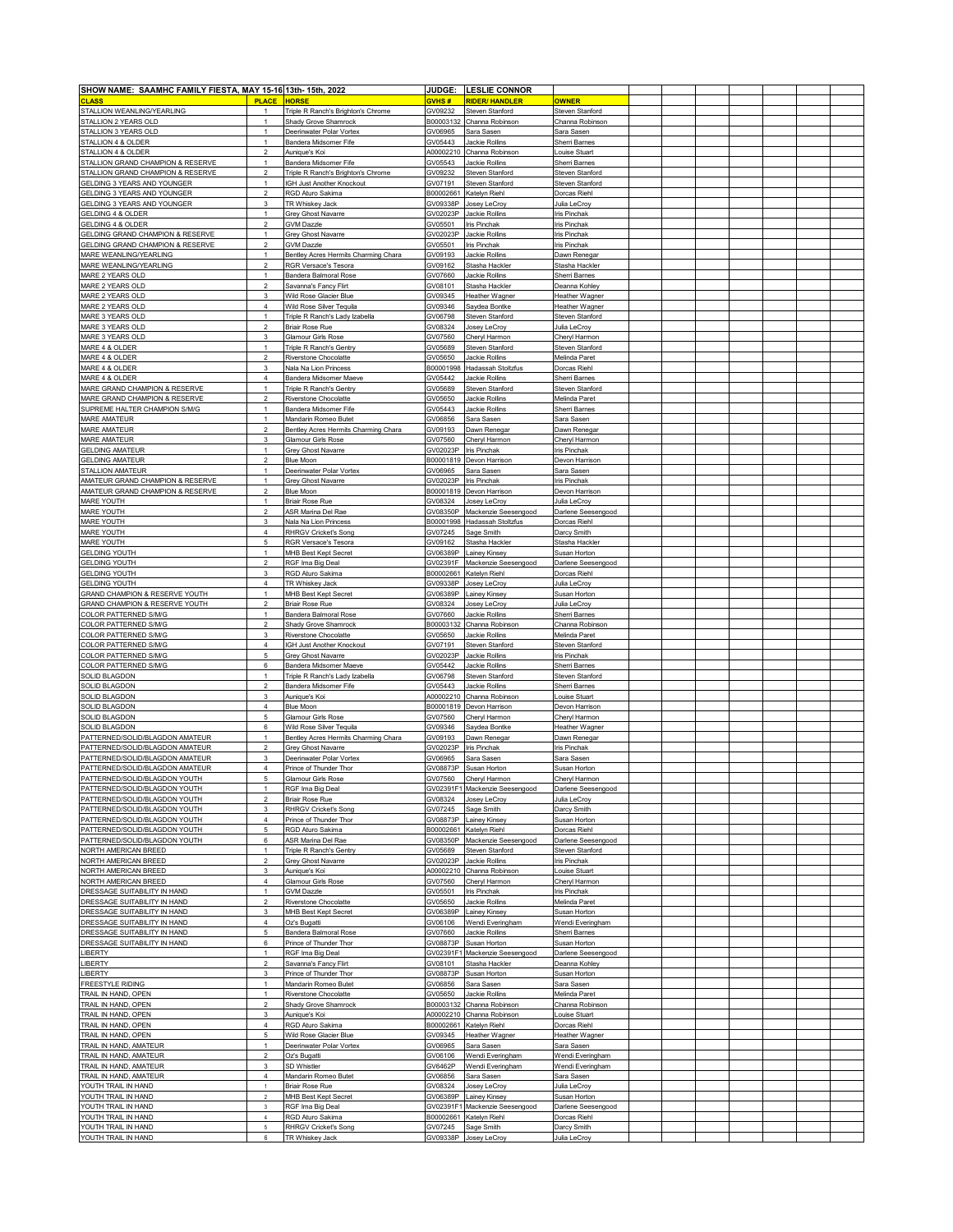| OPEN TRIAL UNDER SADDLE WJ                                                     | $\overline{1}$                             | Mandarin Romeo Butet                   | GV06856            | Sara Sasen                       | Sara Sasen                  |  |  |  |  |
|--------------------------------------------------------------------------------|--------------------------------------------|----------------------------------------|--------------------|----------------------------------|-----------------------------|--|--|--|--|
| OPEN TRIAL UNDER SADDLE WJ                                                     | $\overline{2}$                             | Aunique's Koi                          | A00002210          | Channa Robinson                  | Louise Stuart               |  |  |  |  |
| OPEN TRIAL UNDER SADDLE WJ                                                     | $\overline{3}$                             | Deerinwater Polar Vortex               | GV06965            | Sara Sasen                       | Sara Sasen                  |  |  |  |  |
| OPEN TRIAL UNDER SADDLE WJ                                                     | $\overline{4}$                             | RGD Aturo Sakima                       | B00002661          | Katelyn Riehl                    | Dorcas Riehl                |  |  |  |  |
| AMATEUR TRAIL UNDER SADDLE WJ                                                  | $\mathbf{1}$                               | Deerinwater Polar Vortex               | GV06965            | Sara Sasen                       | Sara Sasen                  |  |  |  |  |
| AMATEUR TRAIL UNDER SADDLE WJ                                                  | $\overline{2}$                             | Mandarin Romeo Butet                   | GV06856            | Sara Sasen                       | Sara Sasen                  |  |  |  |  |
| AMATEUR TRAIL UNDER SADDLE WJ                                                  | 3                                          | Oz's Bugatti                           | GV06106            | Wendi Everingham                 | Wendi Everingham            |  |  |  |  |
| AMATEUR TRAIL UNDER SADDLE WJ                                                  | $\overline{4}$                             | SD Whistler                            | GV06462P           | Wendi Everingham                 | Wendi Everingham            |  |  |  |  |
| YOUTH TRAIL UNDER SADDLE WJ                                                    | 1                                          | RHRGV Cricket's Song                   | GV07245            | Sage Smith                       | Darcy Smith                 |  |  |  |  |
| YOUTH TRAIL UNDER SADDLE WJ                                                    | $\overline{2}$                             | RGD Aturo Sakima                       | 300002661          | Katelyn Riehl                    | Dorcas Riehl                |  |  |  |  |
| YOUTH TRAIL UNDER SADDLE WJ                                                    | $\overline{\mathbf{3}}$                    | <b>Briar Rose Rue</b>                  | GV08324            | losey LeCroy                     | Julia LeCroy                |  |  |  |  |
| YOUTH TRAIL UNDER SADDLE WJ                                                    | $\sqrt{4}$                                 | Nala Na Lion Princess                  | B00001998          | Hadassah Stoltzfus               | Dorcas Riehl                |  |  |  |  |
|                                                                                | $\overline{1}$                             |                                        |                    |                                  |                             |  |  |  |  |
| AMATEUR ENGLISH EQUITATION WT                                                  |                                            | SD Whistler                            | GV06462P           | Wendi Everingham                 | Wendi Everingham            |  |  |  |  |
| AMATEUR ENGLISH EQUITATION WT                                                  | $\overline{2}$                             | Prince of Thunder Thor                 | GV08873P           | Susan Horton                     | Susan Horton                |  |  |  |  |
| YOUTH ENGLISH EQUITATION WT                                                    | $\overline{1}$                             | RHRGV Cricket's Song                   | GV07245            | Sage Smith                       | Darcy Smith                 |  |  |  |  |
| YOUTH ENGLISH EQUITATION WT                                                    | $\overline{2}$                             | <b>Briar Rose Rue</b>                  | GV08324            | Josey LeCroy                     | Julia LeCroy                |  |  |  |  |
| YOUTH ENGLISH EQUITATION WT                                                    | 3                                          | RGD Aturo Sakima                       | B0000266           | Katelyn Riehl                    | Dorcas Riehl                |  |  |  |  |
| YOUTH ENGLISH EQUITATION WT                                                    | $\overline{4}$                             | Nala Na Lion Princess                  | B00001998          | Hadassah Stoltzfus               | Dorcas Riehl                |  |  |  |  |
| YOUTH ENGLISH EQUITATION WTC                                                   | $\overline{1}$                             | Nala Na Lion Princess                  | B00001998          | Hadassah Stoltzfus               | Dorcas Riehl                |  |  |  |  |
| OPEN DRESSAGE SUITABILITY UNDER SADDLE WT                                      | $\mathbf{1}$                               | Oz's Bugatti                           | GV06106            | Wendi Everingham                 | Wendi Everingham            |  |  |  |  |
| OPEN DRESSAGE SUITABILITY UNDER SADDLE WT                                      | $\overline{2}$                             | <b>GVM Dazzle</b>                      | GV05501            | ris Pinchak                      | Iris Pinchak                |  |  |  |  |
| OPEN DRESSAGE SUITABILITY UNDER SADDLE WT                                      | 3                                          | <b>Riverstone Chocolatte</b>           | GV05650            | Jackie Rollins                   | Melinda Paret               |  |  |  |  |
| OPEN DRESSAGE SUITABILITY UNDER SADDLE WT                                      | $\overline{4}$                             | RGD Aturo Sakima                       | B00002661          | Katelyn Riehl                    | Dorcas Riehl                |  |  |  |  |
| AMATEUR DRESSAGE SUITABILITY UNDER SADDLE                                      | $\overline{1}$                             | HSF Cassanova                          | GV02336F           | Meggan Conner                    | Meggan Conner               |  |  |  |  |
| AMATEUR DRESSAGE SUITABILITY UNDER SADDLE                                      | $\overline{2}$                             | SD Whistler                            | GV06462P           | Wendi Everingham                 | Wendi Everingham            |  |  |  |  |
| YOUTH DRESSAGE SUITABILITY UNDER SADDLE V                                      | $\overline{1}$                             |                                        | GV08324            |                                  |                             |  |  |  |  |
|                                                                                | $\overline{c}$                             | Briar Rose Rue                         |                    | losey LeCroy                     | Julia LeCroy                |  |  |  |  |
| YOUTH DRESSAGE SUITABILITY UNDER SADDLE W                                      |                                            | RHRGV Cricket's Song                   | GV07245            | Sage Smith                       | Darcy Smith                 |  |  |  |  |
| YOUTH DRESSAGE SUITABILITY UNDER SADDLE W                                      | 3                                          | RGD Aturo Sakima                       | B00002661          | Katelyn Riehl                    | Dorcas Riehl                |  |  |  |  |
| YOUTH DRESSAGE SUITABILITY UNDER SADDLE W                                      | $\overline{4}$                             | Nala Na Lion Princess                  | B00001998          | Hadassah Stoltzfus               | Dorcas Riehl                |  |  |  |  |
| YOUTH DRESSAGE SUITABILITY UNDER SADDLE W                                      | $\mathbf{1}$                               | Nala Na Lion Princess                  | B00001998          | Hadassah Stoltzfus               | Darlene Seesengood          |  |  |  |  |
| ENGLISH PLEASURE JUNIOR HORSE WT                                               | $\mathbf{1}$                               | Riverstone Chocolatte                  | GV05650            | Jackie Rollins                   | Melinda Paret               |  |  |  |  |
| ENGLISH PLEASURE JUNIOR HORSE WT                                               | $\overline{2}$                             | Oz's Bugatti                           | GV06106            | Wendi Everingham                 | Wendi Everingham            |  |  |  |  |
| ENGLISH PLEASURE JUNIOR HORSE WT                                               | $\mathbf{3}$                               | <b>GVM Dazzle</b>                      | GV05501            | Iris Pinchak                     | Iris Pinchak                |  |  |  |  |
| AMATEUR ENGLISH PLEASURE WT                                                    | $\overline{1}$                             | HSF Cassanova                          | GV02336F           | Meggan Conner                    | Meggan Conner               |  |  |  |  |
| AMATEUR ENGLISH PLEASURE WT                                                    | $\mathfrak{p}$                             | SD Whistler                            | GV06462P           | Wendi Everingham                 | Wendi Everingham            |  |  |  |  |
| AMATEUR ENGLISH PLEASURE WT                                                    | $\ensuremath{\mathsf{3}}$                  | <b>MHB Best Kept Secret</b>            | GV06389P           | iusan Horton                     | Susan Horton                |  |  |  |  |
| YOUTH ENGLISH PLEASURE WT                                                      | $\mathbf{1}$                               | Prince of Thunder Thor                 | GV08873P           | ainey Kinsey.                    | Susan Horton                |  |  |  |  |
| YOUTH ENGLISH PLEASURE WT                                                      | $\overline{2}$                             | RHRGV Cricket's Song                   | GV07245            |                                  |                             |  |  |  |  |
|                                                                                |                                            |                                        |                    | Sage Smith<br>Hadassah Stoltzfus | Darcy Smith                 |  |  |  |  |
| YOUTH ENGLISH PLEASURE WT                                                      | 3                                          | Nala Na Lion Princess                  | B00001998          |                                  | Dorcas Riehl                |  |  |  |  |
| YOUTH ENGLISH PLEASURE WT                                                      | $\overline{4}$                             | <b>Briar Rose Rue</b>                  | GV08324            | losey LeCroy                     | Julia LeCroy                |  |  |  |  |
| YOUTH ENGLISH PLEASURE WT                                                      | $\,$ 5 $\,$                                | RGD Aturo Sakima                       | B0000266           | <b>Katelyn Riehl</b>             | Dorcas Riehl                |  |  |  |  |
| ENGLISH PLEASURE SENIOR HORSE WT                                               | $\mathbf{1}$                               | <b>HSF Cassanova</b>                   | GV02336F           | Meggan Conner                    | Meggan Conner               |  |  |  |  |
| ENGLISH PLEASURE WT CHAMPIONSHIP                                               | $\mathbf{1}$                               | Riverstone Chocolatte                  | GV05650            | Jackie Rollins                   | Melinda Paret               |  |  |  |  |
| ENGLISH PLEASURE WT CHAMPIONSHIP                                               | $\overline{2}$                             | Prince of Thunder Thor                 | GV08873P           | Lainey Kinsey                    | Susan Horton                |  |  |  |  |
| ENGLISH PLEASURE JUNIOR HORSE WTC                                              | $\overline{1}$                             | Bandera Midsomer Fife                  | GV05443            | Jackie Rollins                   | Sherri Barnes               |  |  |  |  |
| YOUTH ENGLISH PLEASURE WTC                                                     | $\overline{1}$                             | Nala Na Lion Princess                  | B00001998          | Hadassah Stoltzfus               | Dorcas Riehl                |  |  |  |  |
| ENGLISH PLEASURE WTC CHAMPIONSHIP                                              | $\mathbf{1}$                               | Bandera Midsomer Fife                  | GV05443            | ackie Rollins                    | Sherri Barnes               |  |  |  |  |
| ENGLISH PLEASURE WTC CHAMPIONSHIP                                              | $\overline{\mathbf{c}}$                    | Nala Na Lion Princess                  | B00001998          | Hadassah Stoltzfus               | Dorcas Riehl                |  |  |  |  |
|                                                                                |                                            |                                        |                    |                                  |                             |  |  |  |  |
| OPEN HUNTER UNDER SADDLE WT                                                    | $\overline{1}$<br>$\overline{\phantom{a}}$ | HSF Cassanova                          | GV02336F1          | Meggan Conner                    | Meggan Conner               |  |  |  |  |
| OPEN HUNTER UNDER SADDLE WT                                                    |                                            | Bandera Midsomer Maeve                 | GV05442            | lackie Rollins                   | Sherri Barnes               |  |  |  |  |
| AMATEUR HUNTER UNDER SADDLE WT                                                 | $\mathbf{1}$                               | SD Whistler                            | GV06462P           | Wendi Everingham                 | Wendi Everingham            |  |  |  |  |
| AMATEUR HUNTER UNDER SADDLE WT                                                 | $\overline{\mathbf{c}}$                    | HSF Cassanova                          | GV02336F           | Meggan Conner                    | Meggan Conner               |  |  |  |  |
| YOUTH HUNTER UNDER SADDLE WT                                                   | $\mathbf{1}$                               | <b>Briar Rose Rue</b>                  | GV08324            | Josey LeCroy                     | Julia LeCroy                |  |  |  |  |
| YOUTH HUNTER UNDER SADDLE WT                                                   | $\overline{2}$                             | RHRGV Cricket's Song                   | GV07245            | Sage Smith                       | Darcy Smith                 |  |  |  |  |
| OPEN HUNTER UNDER SADDLE WTC                                                   | $\overline{1}$                             | Bandera Midsomer Fife                  | GV05443            | Jackie Rollins                   | Sherri Barnes               |  |  |  |  |
| YOUTH HUNTER UNDER SADDLE WTC                                                  | $\overline{1}$                             | Nala Na Lion Princess                  | B00001998          | Hadassah Stoltzfus               | Dorcas Riehl                |  |  |  |  |
| OPEN WESTERN PLEASURE JUNIOR HORSE WJ                                          | $\mathbf{1}$                               | Aunique's Koi                          | A00002210          | Channa Robinson                  | ouise Stuart                |  |  |  |  |
| OPEN WESTERN PLEASURE JUNIOR HORSE WJ                                          | $\overline{\mathbf{c}}$                    | Riverstone Chocolatte                  | GV05650            | Jackie Rollins                   | Melinda Paret               |  |  |  |  |
| OPEN WESTERN PLEASURE JUNIOR HORSE WJ                                          | 3                                          | Bandera Midsomer Maeve                 | GV05442            | Jackie Rollins                   | Sherri Barnes               |  |  |  |  |
| OPEN WESTERN PLEASURE JUNIOR HORSE WJ                                          | $\overline{4}$                             | <b>IGH Just Another Knockout</b>       | GV07191            | Steven Stanford                  | Steven Stanford             |  |  |  |  |
| OPEN WESTERN PLEASURE JUNIOR HORSE WJ                                          |                                            |                                        |                    |                                  |                             |  |  |  |  |
|                                                                                | $\,$ 5 $\,$                                | Deerinwater Polar Vortex               | GV06965            | Sara Sasen                       | Sara Saser                  |  |  |  |  |
| AMATEUR WESTERN PLEASURE WJ                                                    | $\mathbf{1}$                               | HSF Cassanova                          | GV02336F           | Meggan Conner                    | Meggan Conner               |  |  |  |  |
| AMATEUR WESTERN PLEASURE WJ                                                    | $\overline{2}$                             | MHB Best Kept Secret                   | GV06389P           | Susan Horton                     | Susan Horton                |  |  |  |  |
| AMATEUR WESTERN PLEASURE WJ                                                    | 3                                          | SD Whistler                            | GV07245            | Wendi Everingham                 | Wendi Everingham            |  |  |  |  |
| AMATEUR WESTERN PLEASURE WJ                                                    | $\overline{4}$                             | Deerinwater Polar Vortex               | GV06965            | Sara Sasen                       | Sara Saser                  |  |  |  |  |
| AMATEUR WESTERN PLEASURE WJ                                                    | 5                                          | <b>Blue Moon</b>                       | B00001819          | Devon Harrison                   | Devon Harrison              |  |  |  |  |
| YOUTH WESTERN PLEASURE WJ                                                      | $\mathbf{1}$                               | Prince of Thunder Thor                 | GV08873P           | Susan Horton                     | Susan Horton                |  |  |  |  |
| YOUTH WESTERN PLEASURE W.                                                      |                                            | Nala Na Lion Princess                  |                    | B00001998   Hadassah Stoltzfus   | Dorcas Rieh                 |  |  |  |  |
| YOUTH WESTERN PLEASURE WJ                                                      | 3                                          | RHRGV Cricket's Song                   | GV07245            | Sage Smith                       | Darcy Smith                 |  |  |  |  |
| YOUTH WESTERN PLEASURE WJ                                                      | $\sqrt{4}$                                 | Briar Rose Rue                         | GV08324            | Josey LeCroy                     | Julia LeCroy                |  |  |  |  |
| OPEN WESTERN PLEASURE SENIOR HORSE WJ                                          |                                            | <b>HSF Cassanova</b>                   | GV02336F           | Meggan Conner                    | Meggan Conner               |  |  |  |  |
| OPEN WESTERN PLEASURE SENIOR HORSE WJ                                          | $\overline{2}$                             | <b>Blue Moon</b>                       |                    | B00001819 Devon Harrison         | Devon Harrison              |  |  |  |  |
| OPEN WESTERN PLEASURE SENIOR HORSE WJ                                          | 3                                          | Mandarin Romeo Butet                   | GV06856            | Sara Sasen                       | Sara Sasen                  |  |  |  |  |
| WESTERN PLEASURE WJ CHAMPIONSHIP                                               |                                            | Aunique's Koi                          |                    | A00002210 Channa Robinson        | Louise Stuart               |  |  |  |  |
| WESTERN PLEASURE WJ CHAMPIONSHIP                                               | $\overline{2}$                             | HSF Cassanova                          | GV02336F1          | Meggan Conner                    |                             |  |  |  |  |
| WESTERN PLEASURE WJ CHAMPIONSHIP                                               | 3                                          |                                        |                    |                                  | Meggan Conner               |  |  |  |  |
|                                                                                |                                            | Bandera Midsomer Maeve                 | GV05442            | lackie Rollins                   | <u>Sherri Barnes</u>        |  |  |  |  |
| WESTERN PLEASURE WJ CHAMPIONSHIP                                               | 4                                          | Riverstone Chocolatte                  | GV05650            | lackie Rollins                   | Melinda Paret               |  |  |  |  |
| WESTERN PLEASURE WJ CHAMPIONSHIP                                               | $\,$ 5 $\,$                                | Prince of Thunder Thor                 | GV088730           | Susan Horton                     | Susan Horton                |  |  |  |  |
| WESTERN PLEASURE WJ CHAMPIONSHIP                                               | 6                                          | Nala Na Lion Princess                  | B00001998          | Hadassah Stoltzfus               | Dorcas Riehl                |  |  |  |  |
| AMATEUR WESTERN EQUITATION WJ                                                  | $\mathbf{1}$                               | MHB Best Kept Secret                   | GV06389P           | Susan Horton                     | Susan Horton                |  |  |  |  |
| AMATEUR WESTERN EQUITATION WJ                                                  | $\overline{2}$                             | SD Whistler                            | GV06462P           | Sage Smith                       | Darcy Smith                 |  |  |  |  |
| YOUTH WESTERN EQUITATION WJ                                                    | $\mathbf{1}$                               | Prince of Thunder Thor                 | GV08873P           | Susan Horton                     | Susan Horton                |  |  |  |  |
| YOUTH WESTERN EQUITATION WJ                                                    | $\overline{2}$                             | <b>Briair Rose Rue</b>                 | GV08324            | Josey LeCroy                     | Julia LeCroy                |  |  |  |  |
| YOUTH WESTERN EQUITATION WJ                                                    | 3                                          | RHRGV Cricket's Song                   | GV07245            | Sage Smith                       | Darcy Smith                 |  |  |  |  |
| WESTERN PLEASURE JUNIOR HORSE WJL                                              | $\overline{1}$                             | Bandera Midsomer Fife                  | GV05443            | Jackie Rollins                   | Sherri Barnes               |  |  |  |  |
| WESTERN PLEASURE WJL CHAMPIONSHIP                                              |                                            | Bandera Midsomer Fife                  | GV05443            | Jackie Rollins                   | Sherri Barnes               |  |  |  |  |
| OPEN RANCH RIDING WJ                                                           | $\mathbf{1}$                               | Mandarin Romeo Butet                   | GV06856            | Sara Sasen                       | Sara Sasen                  |  |  |  |  |
| OPEN RANCH RIDING WJ                                                           | $\overline{\mathbf{c}}$                    |                                        | A00002210          | Channa Robinson                  | Louise Stuart               |  |  |  |  |
|                                                                                | $\mathbf{1}$                               | Aunique's Koi                          |                    |                                  |                             |  |  |  |  |
| AMATEUR RANCH RIDING WJ                                                        |                                            | SD Whistler                            | GV06462P           | Wendi Everingham                 | Wendi Everingham            |  |  |  |  |
| AMATEUR RANCH RIDING WJ                                                        | $\mathcal{P}$                              | Mandarin Romeo Butet                   | GV06856            | Sara Sasen                       | Sara Sasen                  |  |  |  |  |
| YOUTH RANCH RIDING WJ                                                          | $\mathbf{1}$                               | RHRGV Cricket's Song                   | GV07245            | Sage Smith                       | Darcy Smith                 |  |  |  |  |
| YOUTH RANCH RIDING WJ                                                          | $\mathcal{P}$                              | Mandarin Romeo Butet                   | GV06856            | Josey LeCroy                     | Sara Sasen                  |  |  |  |  |
| YOUTH RANCH RIDING WJ                                                          | 3                                          | Briar Rose Rue                         | GV08324            | Josey LeCroy                     | Julia LeCroy                |  |  |  |  |
| OPEN RANCH RAIL RIDING WJ                                                      | $\overline{1}$                             | <b>MHB Best Kept Secret</b>            | GV06389P           | Susan Horton                     | Susan Horton                |  |  |  |  |
| OPEN RANCH RAIL RIDING WJ                                                      | $\overline{\phantom{0}}$                   | Mandarin Romeo Butet                   | GV06856            | Sara Sasen                       | Sara Sasen                  |  |  |  |  |
| OPEN RANCH RAIL RIDING WJ                                                      | 3                                          | Aunique's Koi                          | A00002210          | Channa Robinson                  | ouise Stuart                |  |  |  |  |
| OPEN RANCH RAIL RIDING WJ                                                      | $\overline{4}$                             | IGH Just Another Knockout              | GV07191            | Steven Stanford                  | Steven Stanford             |  |  |  |  |
| OPEN RANCH RAIL RIDING WJ                                                      | 5                                          | Prince of Thunder Thor                 | GV08873P           | Lainey Kinsey                    | Susan Horton                |  |  |  |  |
| COSTUME CLASS UNDER SADDLE OR IN- HAND                                         | $\mathbf{1}$                               | RGF Ima Big Deal                       | GV02391F1          | Mackenzie Seesengood             | Darlene Seesengood          |  |  |  |  |
| COSTUME CLASS UNDER SADDLE OR IN- HAND                                         | $\overline{2}$                             | Prince of Thunder Thor                 | GV08873P           | Susan Horton                     | Susan Horton                |  |  |  |  |
|                                                                                |                                            |                                        |                    |                                  |                             |  |  |  |  |
|                                                                                | $\mathbf{1}$                               |                                        |                    |                                  |                             |  |  |  |  |
| YOUTH SHOWMANSHIP 17YRS AND UNDER M/G                                          | $\overline{2}$                             | <b>MHB Best Kept Secret</b>            | GV06389P           | Lainey Kinsey                    | Susan Horton                |  |  |  |  |
| YOUTH SHOWMANSHIP 17YRS AND UNDER M/G<br>YOUTH SHOWMANSHIP 17YRS AND UNDER M/G | 3                                          | RHRGV Cricket's Song<br>Briar Rose Rue | GV07245<br>GV08324 | Sage Smith<br>Josey LeCroy       | Darcy Smith<br>Julia LeCroy |  |  |  |  |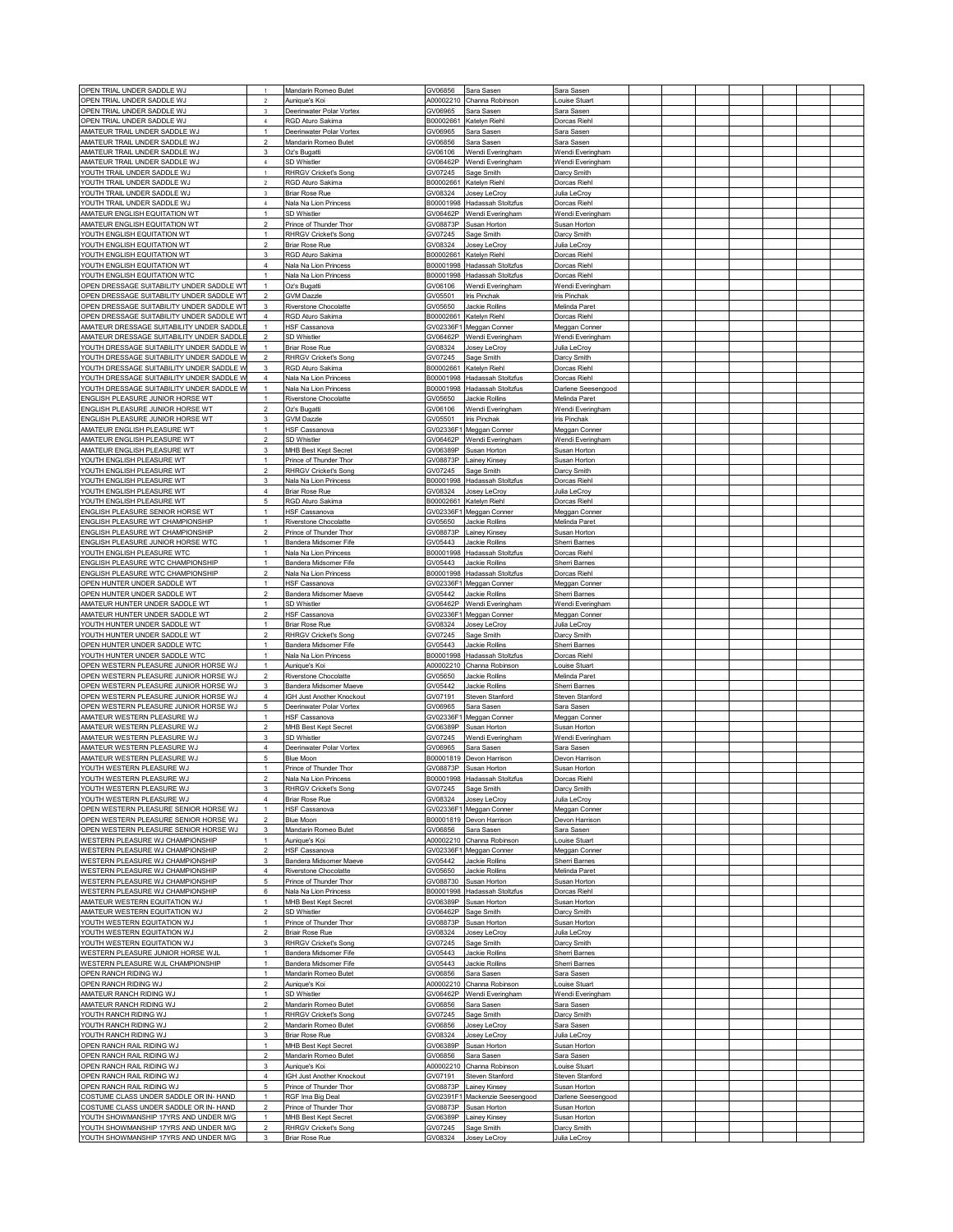|                                                                                |                                       | Savanna's Fancy Flirt | GV08101 | Stasha Hackler                | Deanna Kohley      |  |  |  |  |
|--------------------------------------------------------------------------------|---------------------------------------|-----------------------|---------|-------------------------------|--------------------|--|--|--|--|
| YOUTH SHOWMANSHIP 17YRS AND UNDER M/G<br>YOUTH SHOWMANSHIP 17YRS AND UNDER M/G | $\begin{array}{c} 4 \\ 5 \end{array}$ | ASR Marina Del Rae    |         | GV08350P Mackenzie Seesengood | Darlene Seesengood |  |  |  |  |
|                                                                                |                                       |                       |         |                               |                    |  |  |  |  |
|                                                                                |                                       |                       |         |                               |                    |  |  |  |  |
|                                                                                |                                       |                       |         |                               |                    |  |  |  |  |
|                                                                                |                                       |                       |         |                               |                    |  |  |  |  |
|                                                                                |                                       |                       |         |                               |                    |  |  |  |  |
|                                                                                |                                       |                       |         |                               |                    |  |  |  |  |
|                                                                                |                                       |                       |         |                               |                    |  |  |  |  |
|                                                                                |                                       |                       |         |                               |                    |  |  |  |  |
|                                                                                |                                       |                       |         |                               |                    |  |  |  |  |
|                                                                                |                                       |                       |         |                               |                    |  |  |  |  |
|                                                                                |                                       |                       |         |                               |                    |  |  |  |  |
|                                                                                |                                       |                       |         |                               |                    |  |  |  |  |
|                                                                                |                                       |                       |         |                               |                    |  |  |  |  |
|                                                                                |                                       |                       |         |                               |                    |  |  |  |  |
|                                                                                |                                       |                       |         |                               |                    |  |  |  |  |
|                                                                                |                                       |                       |         |                               |                    |  |  |  |  |
|                                                                                |                                       |                       |         |                               |                    |  |  |  |  |
|                                                                                |                                       |                       |         |                               |                    |  |  |  |  |
|                                                                                |                                       |                       |         |                               |                    |  |  |  |  |
|                                                                                |                                       |                       |         |                               |                    |  |  |  |  |
|                                                                                |                                       |                       |         |                               |                    |  |  |  |  |
|                                                                                |                                       |                       |         |                               |                    |  |  |  |  |
|                                                                                |                                       |                       |         |                               |                    |  |  |  |  |
|                                                                                |                                       |                       |         |                               |                    |  |  |  |  |
|                                                                                |                                       |                       |         |                               |                    |  |  |  |  |
|                                                                                |                                       |                       |         |                               |                    |  |  |  |  |
|                                                                                |                                       |                       |         |                               |                    |  |  |  |  |
|                                                                                |                                       |                       |         |                               |                    |  |  |  |  |
|                                                                                |                                       |                       |         |                               |                    |  |  |  |  |
|                                                                                |                                       |                       |         |                               |                    |  |  |  |  |
|                                                                                |                                       |                       |         |                               |                    |  |  |  |  |
|                                                                                |                                       |                       |         |                               |                    |  |  |  |  |
|                                                                                |                                       |                       |         |                               |                    |  |  |  |  |
|                                                                                |                                       |                       |         |                               |                    |  |  |  |  |
|                                                                                |                                       |                       |         |                               |                    |  |  |  |  |
|                                                                                |                                       |                       |         |                               |                    |  |  |  |  |
|                                                                                |                                       |                       |         |                               |                    |  |  |  |  |
|                                                                                |                                       |                       |         |                               |                    |  |  |  |  |
|                                                                                |                                       |                       |         |                               |                    |  |  |  |  |
|                                                                                |                                       |                       |         |                               |                    |  |  |  |  |
|                                                                                |                                       |                       |         |                               |                    |  |  |  |  |
|                                                                                |                                       |                       |         |                               |                    |  |  |  |  |
|                                                                                |                                       |                       |         |                               |                    |  |  |  |  |
|                                                                                |                                       |                       |         |                               |                    |  |  |  |  |
|                                                                                |                                       |                       |         |                               |                    |  |  |  |  |
|                                                                                |                                       |                       |         |                               |                    |  |  |  |  |
|                                                                                |                                       |                       |         |                               |                    |  |  |  |  |
|                                                                                |                                       |                       |         |                               |                    |  |  |  |  |
|                                                                                |                                       |                       |         |                               |                    |  |  |  |  |
|                                                                                |                                       |                       |         |                               |                    |  |  |  |  |
|                                                                                |                                       |                       |         |                               |                    |  |  |  |  |
|                                                                                |                                       |                       |         |                               |                    |  |  |  |  |
|                                                                                |                                       |                       |         |                               |                    |  |  |  |  |
|                                                                                |                                       |                       |         |                               |                    |  |  |  |  |
|                                                                                |                                       |                       |         |                               |                    |  |  |  |  |
|                                                                                |                                       |                       |         |                               |                    |  |  |  |  |
|                                                                                |                                       |                       |         |                               |                    |  |  |  |  |
|                                                                                |                                       |                       |         |                               |                    |  |  |  |  |
|                                                                                |                                       |                       |         |                               |                    |  |  |  |  |
|                                                                                |                                       |                       |         |                               |                    |  |  |  |  |
|                                                                                |                                       |                       |         |                               |                    |  |  |  |  |
|                                                                                |                                       |                       |         |                               |                    |  |  |  |  |
|                                                                                |                                       |                       |         |                               |                    |  |  |  |  |
|                                                                                |                                       |                       |         |                               |                    |  |  |  |  |
|                                                                                |                                       |                       |         |                               |                    |  |  |  |  |
|                                                                                |                                       |                       |         |                               |                    |  |  |  |  |
|                                                                                |                                       |                       |         |                               |                    |  |  |  |  |
|                                                                                |                                       |                       |         |                               |                    |  |  |  |  |
|                                                                                |                                       |                       |         |                               |                    |  |  |  |  |
|                                                                                |                                       |                       |         |                               |                    |  |  |  |  |
|                                                                                |                                       |                       |         |                               |                    |  |  |  |  |
|                                                                                |                                       |                       |         |                               |                    |  |  |  |  |
|                                                                                |                                       |                       |         |                               |                    |  |  |  |  |
|                                                                                |                                       |                       |         |                               |                    |  |  |  |  |
|                                                                                |                                       |                       |         |                               |                    |  |  |  |  |
|                                                                                |                                       |                       |         |                               |                    |  |  |  |  |
|                                                                                |                                       |                       |         |                               |                    |  |  |  |  |
|                                                                                |                                       |                       |         |                               |                    |  |  |  |  |
|                                                                                |                                       |                       |         |                               |                    |  |  |  |  |
|                                                                                |                                       |                       |         |                               |                    |  |  |  |  |
|                                                                                |                                       |                       |         |                               |                    |  |  |  |  |
|                                                                                |                                       |                       |         |                               |                    |  |  |  |  |
|                                                                                |                                       |                       |         |                               |                    |  |  |  |  |
|                                                                                |                                       |                       |         |                               |                    |  |  |  |  |
|                                                                                |                                       |                       |         |                               |                    |  |  |  |  |
|                                                                                |                                       |                       |         |                               |                    |  |  |  |  |
|                                                                                |                                       |                       |         |                               |                    |  |  |  |  |